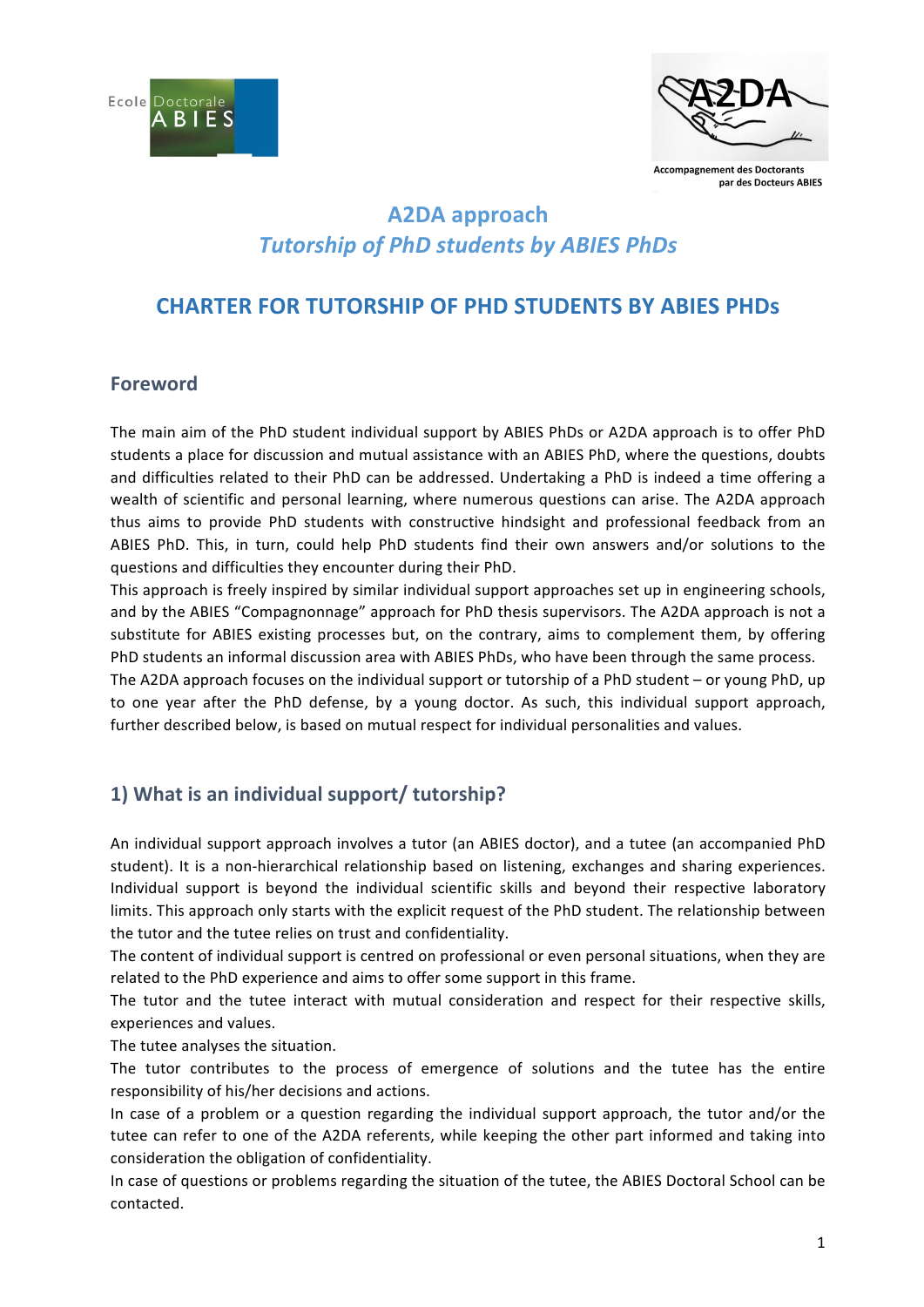## **2) Organisation of the A2DA approach and formation of tutor/tutee pairs**

In the frame of the A2DA approach, the tutor is an ABIES PhD and the tutee is an accompanied PhD student, or young ABIES PhD until one year after the PhD defense.

As far as possible, the tutor does not work and has not been working in the same laboratory where the PhD student is doing his PhD, in order to prevent possible conflicts.

The duration of the individual support is defined according to the identified needs or requests by the two parts: the tutor and the tutee. This duration can be defined at the beginning of the tutorship and evolve depending on the tutee's needs. It can be from the beginning of the PhD until up to one year after the tutee's defense.

Similarly, modalities of changes such as the rhythm, the duration of each meeting, the way of communication between the tutor and the tutee, are defined by mutual agreement within the pair.

Pairs are formed following answers to PhD and PhD student forms. Pairs are made in two different ways, in particular depending on the number of pairs to be made:

- tutors pick the PhD student(s) they will accompany, based on anonymous answers from the PhD students forms,

- one of the A2DA referents suggests a possible match based on the answers to the forms for PhD and PhD students.

A first exchange/ meeting with both parts of the pair confirms the pair constitution and the definition of the modalities described above (duration of the individual support, duration of each meeting, way(s) of communication etc.). However, if the tutee or the tutor wishes a change of pair, they can contact one of the A2DA approach referents.

#### **3) Function of the tutor**

The tutor function is to: listen, share, reassure, and inform (in the limits of its own skills and knowledge).

The tutor volunteers to be part of this individual support approach without financial compensation, based on his/her own professional and personal experience.

The tutor accepts that his/her answers to the questionnaire be accessible to the A2DA referents. In order to establish the tutor/tutee's pairs that best meet the requests of both tutors and tutees, the anonymous answers to the tutor's form will be at the disposal of other tutors.

Although no training is compulsory to be part of this approach, tutors are advised to follow or have followed a course/training on ethics and scientific integrity, like the one made available by ABIES, on the Agreenium Moodle platform: https://lms.agreenium.fr/course/index.php?categoryid=16.

The tutor does not mitigate a structural lack of support during the PhD. He does not interfere with the tutee's supervisor(s). He or she informs the tutee when the highlighted questioning (in the frame of the approach) is not part of his/her area of expertise. In this case, he/she does not deal with those questionings himself/herself, but redirects the tutee to the ABIES doctoral school.

The tutor commits himself/herself to a duty of confidentiality regarding the exchanges with the tutee, along with any information gathered on the tutee and regarding the context of the request for individual support, should that be inside or outside the ABIES doctoral school perimeter.

The tutor refuses any external intrusion in his/her relationship with the tutee.

The tutor can decline to accompany a PhD student or stop accompanying one for his/her own reasons, or reasons related to the tutee. In this case he/she must inform the tutee and contact one of the A2DA referents. 

The tutor accepts that the tutee can request to stop the individual support, either by removing himself/herself from the approach or changing tutor.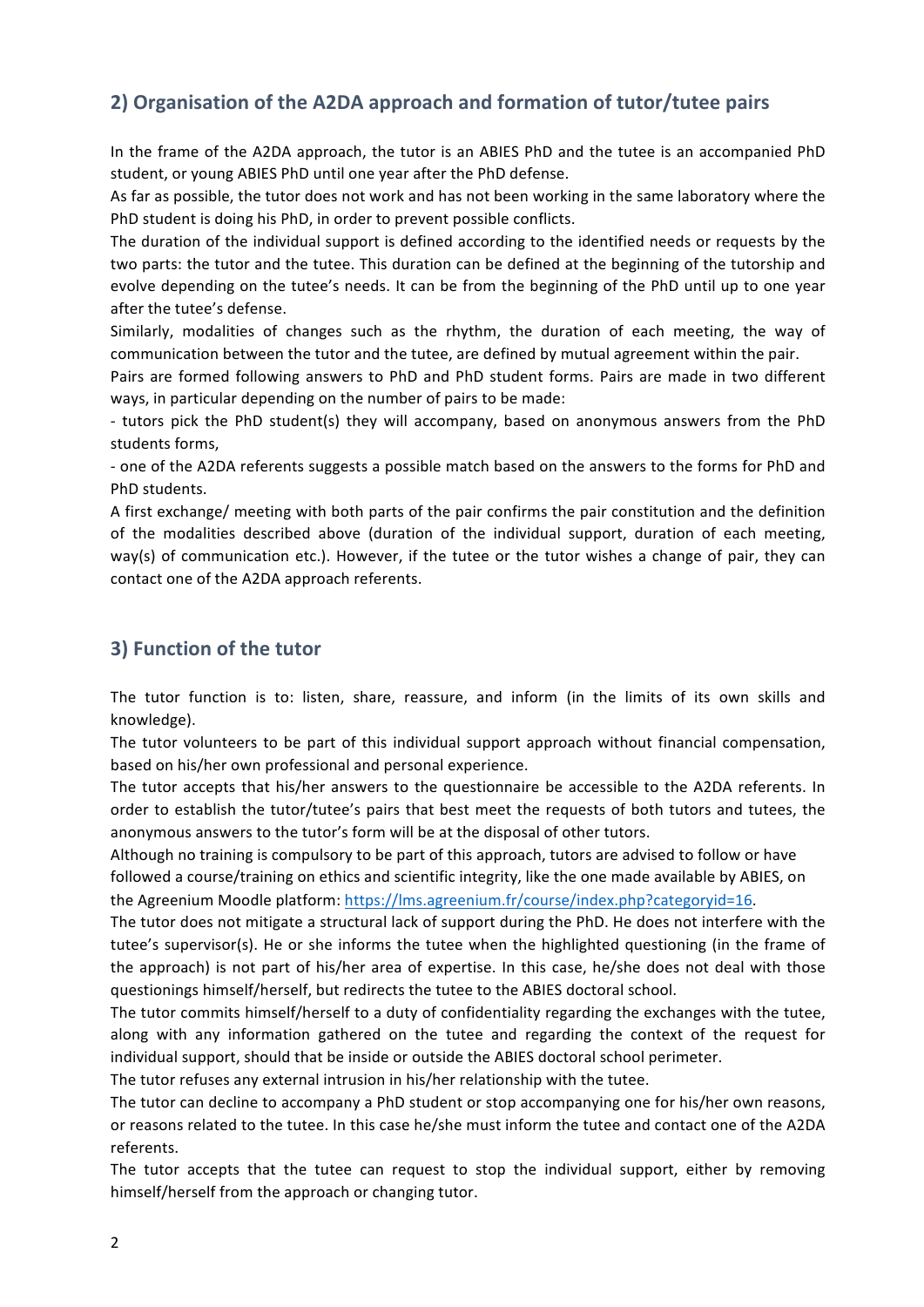### **4) Function of the tutee**

The tutee accepts that his/her answers to the questionnaire be available to the A2DA referents and then anonymised and made available to tutors in order to allow the pair formation. Those data could be kept up to two years after the tutee's PhD defense.

The tutee commits himself/herself to a first meeting/exchange with the tutor, and respects the modalities defined in the frame of this meeting in particular regarding the rhythm of the exchanges/meetings. 

Ideally, this first meeting/exchange would occur in the first month following the pair formation.

The tutee refuses any external intrusion in his/her relationship with the tutor.

The tutee accepts that, during the exchanges, the tutor can offer only pieces of advice, and that all decisions taken or actions undertaken by the tutee are of his/her own responsibility.

The tutee can ask to be removed from the A2DA approach or for a change of tutor for his/her own reasons or reasons related to the tutor. In this case, he/she must inform the tutor and contact one of the A2DA approach referents.

The tutee accepts that the tutor can request to be removed from the A2DA approach or change tutee.

#### **5) Function of the referents**

The A2DA referent roles are:

- To guarantee the quality of the tutor/tutee pairing:
	- make sure the tutor/tutee pairs are established,
	- suggest a new tutor if the tutor or the tutee requires a change of pairs,
	- suggest a new tutor if no PhD offers himself/herself as a tutor for one PhD student;
- To be the contact person for ABIES direction and the ABIES Scientific and Educational Council relating to the A2DA approach:
	- communicate on the follow-up and the progress of the A2DA approach;
	- discuss with those two authorities to make sure the A2DA approach is consistent with regard
	- to documents and other processes within ABIES;
- To be in charge of communication:
	- answer questions asked by external people or bodies regarding the A2DA approach,
	- ensure the follow-up of the discussions taking place within the A2DA approach,
	- if necessary, give talks in events such as the ABIES doctoral days and take part in the redaction of assessment reports regarding the A2DA approach.

As the contact person for the tutors and tutees, in the frame of this approach, the referents commit themselves to keep PhD student names and the content of discussions that occur between referent and ABIES PhD students/PhDs confidential, including regarding the ABIES Doctoral School and the other members of the A2DA approach. The content of those discussions could be communicated only with the agreement of the considered PhD student/PhD.

In order to ensure continuity of the approach, a referent wishing to put an end to its function would have first to find an ABIES PhD volunteer to take up the position.